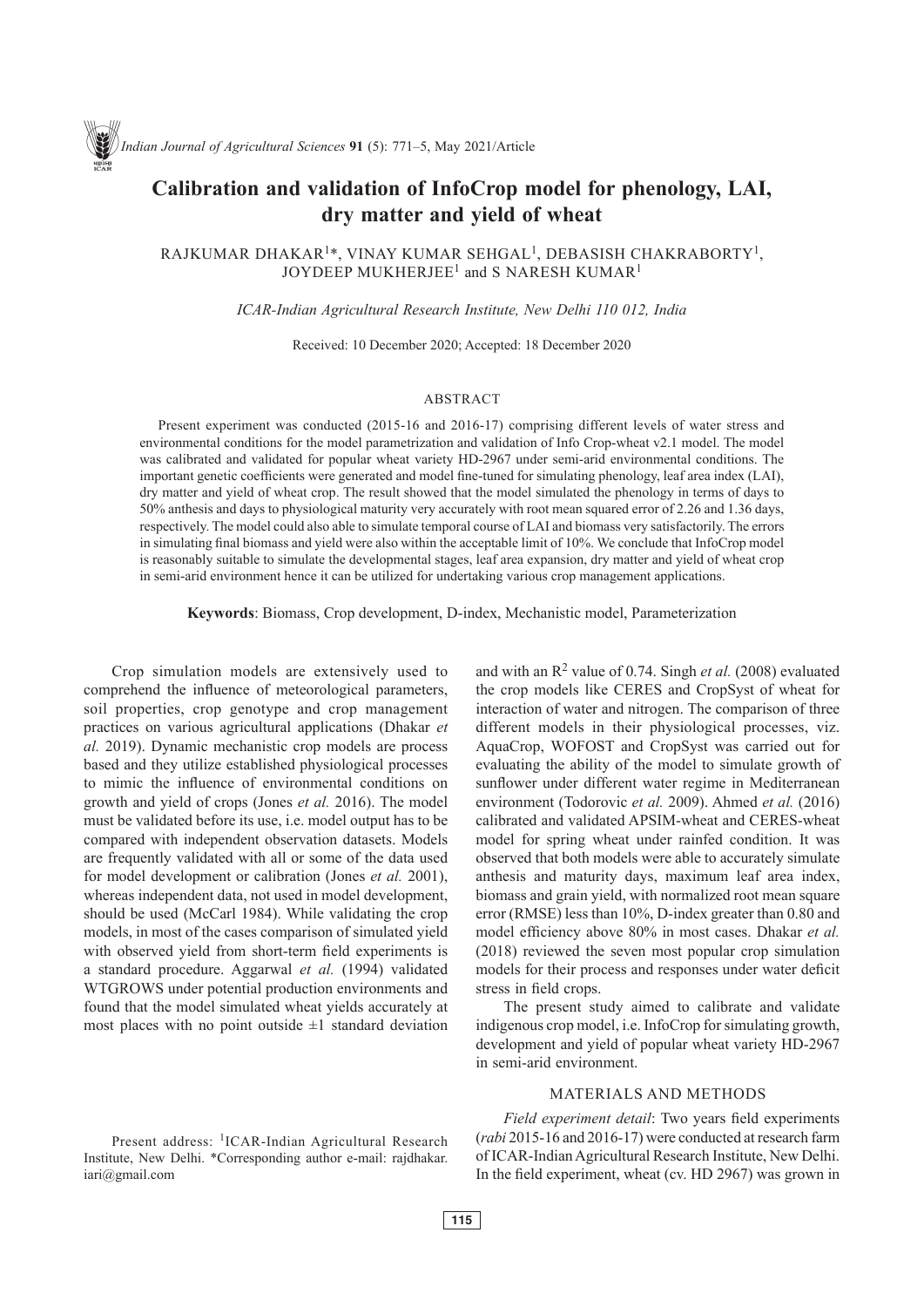split plot design with irrigation as main treatment and date of sowing as sub plot treatment. Three levels of irrigation were provided as I5: 5 irrigations (crown root initiation (CRI), tillering, booting, flowering and milking stages), I3: 3 irrigations (CRI, tillering and flowering stages) and I1: 1 irrigation (CRI stage). Two levels of date of sowing were imposed to create variation in growing environmental conditions. The two levels of date of sowing were D1: Timely sown ( $20^{th}$  Nov 2015) and D2: Late sown ( $9^{th}$  Dec 2015) during *rabi* 2015-16 and D1: Timely sown (17th Nov 2016) and D2: Late sown ( $7<sup>th</sup>$  Dec 2016) during 2016-17. NPK nutrients were applied as per recommended dose of fertilizers, i.e.120: 60:60 kg/ha. The crop was raised as per recommended package of practice. Nitrogen was applied as urea fertilizer in three split doses (50% as basal during sowing, 25% during CRI stage and 25% during flowering stage). However, in case of one irrigation (I1) treatment, urea was applied as 50% basal and 50% as top dress during CRI stage synchronizing with irrigation. The 100 percent P and K were applied as basal dose at the time of sowing. The recommended cultural practices of weeding and plant protection measures were followed.

#### *Field observation and measurements*

Phenology: Phenological stages of the crop were identified visually through regular visit to field and their dates were recorded. The thermal time requirement in term of heat units was calculated for sowing to germination, germination to anthesis and anthesis to physiological maturity phenophases.

Leaf Area Index (LAI): The LAI was measured nondestructively by using plant canopy analyzer (LAI-2000) instrument (Welles and Norman 1991). Average field wheat LAI on a given date was computed by averaging multiple LAI observations of that field after excluding outliers.

Specific leaf area (SLA): The area of leaves was measured using leaf area meter (LICOR 3100). The SLA is calculated as ratio of leaf area and dry weight of leaves.

Canopy Light Extinction Coefficient (k): Canopy light extinction coefficient was calculated as the slope of regression line between LAI and ln(1-*f*IPAR), where *f*IPAR

is fraction of intercepted photosynthetically active radiation.

Above-ground biomass (AGB): Dry above-ground biomass was measured periodically during the entire crop growth duration using destructive sampling. AGB and crop vield at harvest also measured on unit area (per  $m<sup>2</sup>$ ) basis and also expressed as kg/ha.

Biomass and grain yield at harvest: Final biomass and grain yield was determined from two samples of mature wheat crop were harvested from  $1 \times 1$  m<sup>2</sup> area in each plot.

*Description of InfoCrop model*: In this study, we used the InfoCrop wheat v2.1 model. InfoCrop is a production level-4 model, which can simulate the influence of varied range of environmental conditions in terms of genotype, weather, agronomic management, water, nitrogen, carbon and pests on the growth, development and yield of the crops in tropical agro-environments (Aggarwal *et al.* 2006). The model was compiled from source code written in Fortran Simulation Translator (FST) language (Kraalingen *et al.* 1995). The compiler FSTWin 4.2 was used to compile the program. Growth and development processes of InfoCrop follow the basic structure of MACROS (Penning de Vries *et al.* 1989). The growth and physiological processes accounted by the model are elaborated in Aggarwal *et al.* (2006).

*Model performance measures*: Evaluation of model performance was done in terms of root mean square error (RMSE), normalized root mean square error (nRMSE) and index of agreement (D-index).The RMSE was calculated as:

$$
RMSE = \sqrt{\frac{\sum_{i=1}^{n} (M_i - S_i)^2}{N}}
$$
(1)

where,  $M_i$  and  $S_i$  are observed and simulated value of a variable, respectively.

The ratio of RMSE and mean of observed variable provides the nRMSE. The D-index developed by Willmott (1981) is a standardized measure of the degree of model prediction error and varies between 0 and 1. A value of 1 indicates a perfect match, and 0 indicates no agreement at all.

#### RESULTS AND DISCUSSION

*Model calibration*: Parameterization or calibration of

| Genetic coefficients                                       | Value  | Genetic coefficients                                                                      | Value |
|------------------------------------------------------------|--------|-------------------------------------------------------------------------------------------|-------|
| $T_{base}$ germination phase (°C)                          | 3.6    | Root growth rate (mm)                                                                     | 25    |
| $T_{base}$ -vegetative phase (°C)                          | 4.5    | Slope of grain number/ $m2$ to dry matter during grain<br>formation stage (Grains/kg/day) | 23500 |
| $T_{base}$ -grain filling phase (°C)                       | 7.5    | Potential grain weight (mg/grain)                                                         | 44    |
| AGDD -germination phase (Degree-days)                      | 75     | Nitrogen content of grain                                                                 | 0.02  |
| AGDD - vegetative phase (Degree-days)                      | 905    | Sensitivity of crop to flooding (Scale $(0-1)$ )                                          |       |
| AGDD-grain filling phase (Degree-days)                     | 405    | Sensitivity of grain setting to high temperature (Scale $(0-1)$ )                         |       |
| Specific leaf area $(dm^2/mg)$                             | 0.0022 | Sensitivity of grain setting to low temperature (Scale $(0-1)$ )                          |       |
| Relative growth rate of leaf area $(^{\circ}C/d$ fraction) | 0.008  | Index of nitrogen fixation (Scale $(0-1)$ )                                               |       |
| Maximum RUE (g/MJ/day)                                     | 2.8    | Sensitivity to photoperiod (Scale $(0-1)$ )                                               |       |
| Light extinction coefficient (ha soil/ha leaf fraction)    | 0.50   |                                                                                           |       |

Table 1 Genetic coefficients specified in InfoCrop-wheat v2.1 for the variety HD-2967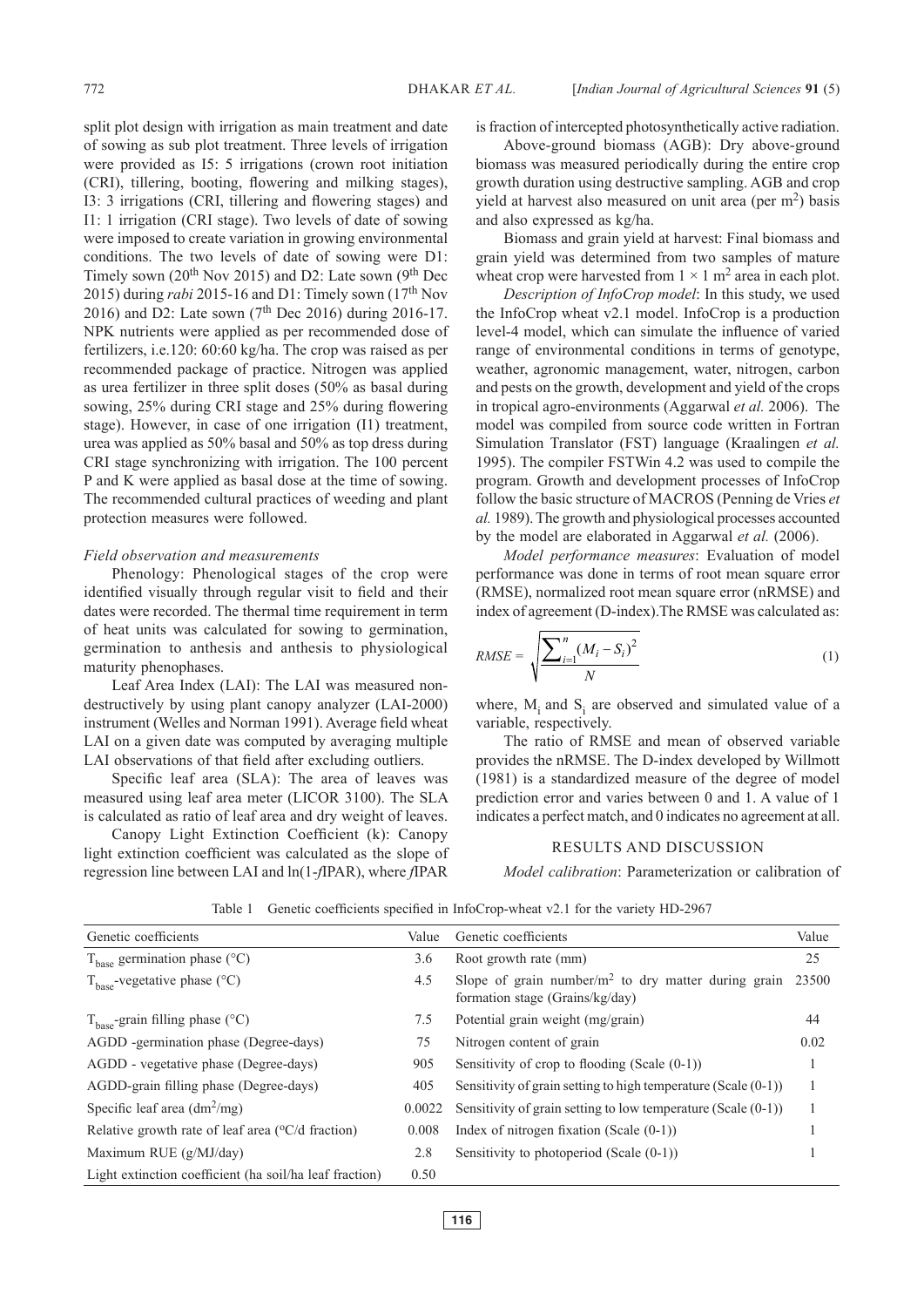

Fig 1 Observed versus InfoCrop-wheat simulated days to 50% anthesis and days to physiological maturity for HD-2967 wheat cultivar under different treatment of sowing date.

InfoCrop-wheat model was done based on measurements taken from non-stressed treatment (D1I5) of field experiment during 2016-17. The measured parameters of model are represented as bold letter while other parameters are finetuned using iterative method. The model was calibrated for days to emergence, days to 50% anthesis, days to physiological maturity, growth profile of LAI, maximum LAI, biomass and yield (Table 1).

*Validation of InfoCrop-wheat model at research experimental field*: The model performance was evaluated by comparing model simulations with independent experimental datasets which were not used in model calibration. The phenology, time course of LAI and biomass, final biomass and grain yield were used in this study for model validation as described in following sub-sections.

*Phenological development*: In the InfoCrop model, phenology of the crop is calculated based on thermal time accumulated during three phases, viz. sowing to seedling emergence, seedling emergence to anthesis and anthesis to physiological maturity. The accumulated thermal time is modified by the photo-period and water stress. The model was validated for two developmental stages, i.e. days to 50% anthesis and days to physiological maturity.

The comparison of observed versus InfoCrop simulated days taken to 50% anthesis and days to physiological maturity along with 1:1 line as scatter plot (Fig 1). The results showed that observed days to 50% anthesis was varied between 91 to 105 days for HD-2967 wheat cultivar under different treatments considering both years' data (Fig 1). InfoCrop model on an average overestimated the occurrence of 50% anthesis in wheat crop by 2.25 days as evident from RMSE. Higher deviation in 50% anthesis was observed in treatments which experienced water stress due to deficit irrigations. Days to physiological maturity was also precisely simulated by InfoCrop-wheat model in both the years. The precision is evident from very low RMSE (1.36 days) and higher D-index of 0.97. The better

precision in phenology simulation may be attributed to model accounting the effect of water stress and photoperiod on thermal time accumulation.

*Leaf Area Index*: In InfoCrop model in the initial stage of development (when LAI is less than 0.75), leaf growth rate is mainly influenced by temperature and moderated by nitrogen stress and not by water stress. Thereafter, growth rate in LAI (RLAI) is calculated based on initial LAI (LAII), leaf area growth rate (GLAI), death rate of LAI (DLAI) and net loss of LAI due to pests (LALOSS) (Aggarwal *et al.* 2004).

Validation of InfoCrop model for time course of LAI in HD-2967 under different treatments in both years are presented as scatter-plots (Fig 2)

along with 1:1 line between observed and simulated LAI. Results showed a good agreement between observed and simulated LAI during the whole crop growth period as exhibited by high  $\mathbb{R}^2$ . Model performed better in 2016-17 for LAI simulation than that in 2015-16. The RMSE of LAI prediction was 0.79 in 2015-16 compared to that of 0.32 in 2016-17. Similarly, nRMSE of LAI prediction was lesser for 2016-17 (11%) than for 2015-16 (25%). Overall D-index of model for LAI varied between 0.92 and 0.98. It implies that model very well simulate LAI profile of wheat.

*Temporal dynamics of biomass production*: InfoCrop utilizes the radiation use efficiency (RUE) based approach for dry matter production. Maximum RUE (RUEMAX)



Fig 2 Observed versus InfoCrop-wheat simulated LAI in HD-2967 wheat cultivar under different treatment of sowing date and irrigation levels.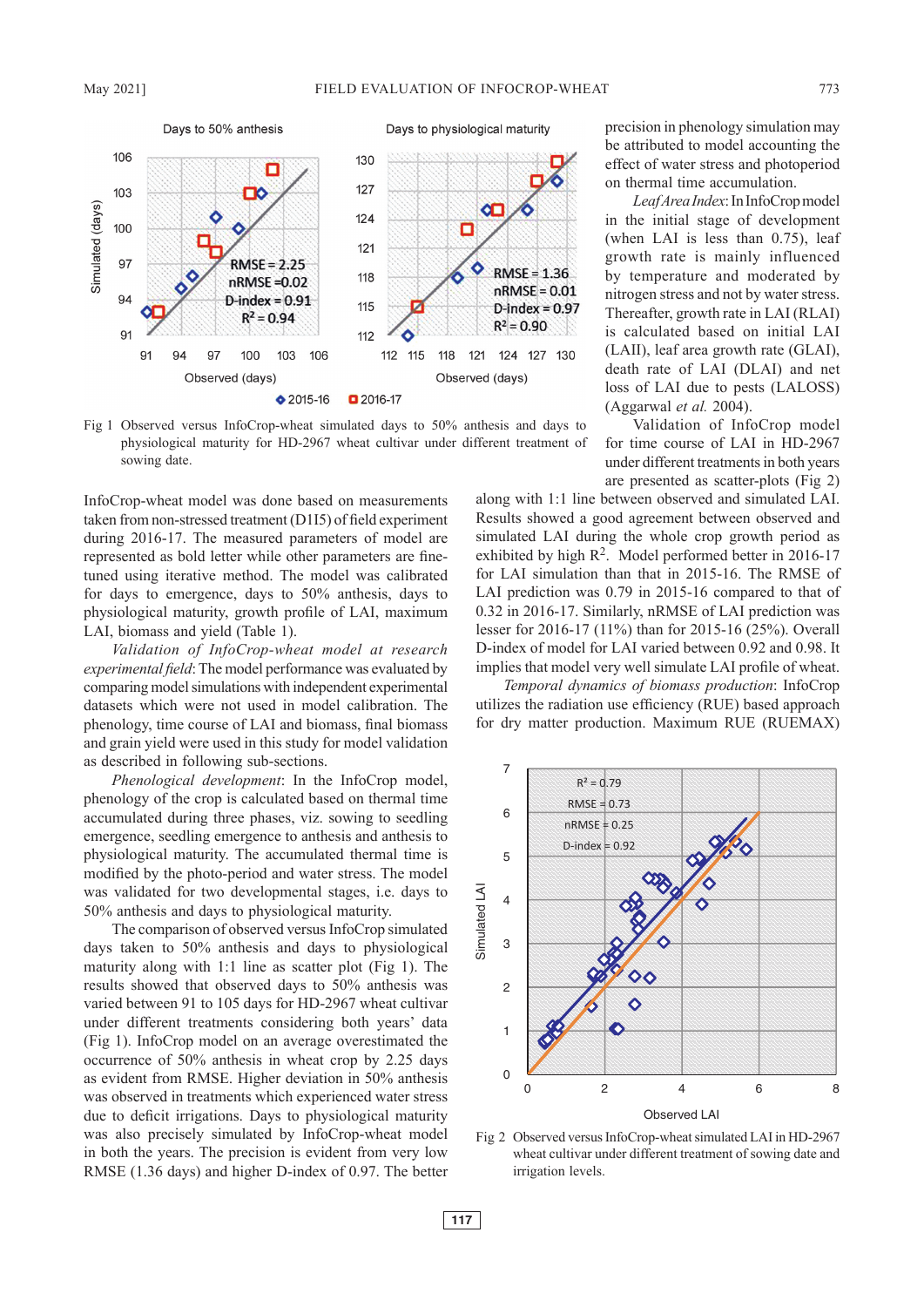

Fig 3 Observed versus InfoCrop-wheat final biomass and grain yield and in HD-2967 wheat cultivar under different treatment of sowing date and irrigation levels.

is input in the model as a function of crop/cultivar. The RUEMAX of plant is affected by abiotic (temperature,  $CO<sub>2</sub>$ , nitrogen stress and water stress) and biotic factors. Water stress reduces RUE almost in proportion to severity. Behavior of InfoCrop for simulating temporal dynamics of above-ground total dry matter of wheat was also evaluated against temporal *in-situ* measurement of total dry matter under different treatment for both the years (data not shown). The results showed that InfoCrop model was able to simulate the temporal changes in TDM in different treatments satisfactorily. It can also be seen that model is sensitive to delay in sowing and irrigation treatments. With the delay in sowing and lesser irrigations, TDM decreased in both the years of study.

*Final biomass, grain yield and harvest index*: InfoCrop model underestimated the total aboveground dry matter in both the seasons (Fig 3). However, the estimated error was within the acceptable range of 10%. The RMSE was about 984 kg/ha for mean total dry matter and normalized RMSE was 8%. The model efficiency (D-index) was 0.99 implying a good agreement between the measured and predicted value. Model satisfactorily simulated the grain yield under different treatments. The model showed the normalized RMSE of 7%, RMSE of 298 kg/ha and D-index of 0.98 for grain yield predictions (Fig 3). Model showed the good agreement between measured and simulated harvest index of wheat under different treatment ( $R^2 = 0.95$ ) but largely overestimated it. The model showed the normalized RMSE of 14%, RMSE of 0.046 and D-index of 0.99 for harvest index predictions.

The current study evaluated the performance of InfoCrop model responses to simulate phenology, temporal course of LAI and dry matter, final biomass and economic yield of wheat through two years field experiments. The field experiment was conducted to create variation in environmental condition through different water stress and date of sowing treatments. The result showed that calibrated InfoCrop model could able to capture well the variability in wheat growth, development and yield in semi-environment conditions. The model could predict well days to anthesis and physiological maturity with the RMSE of less than 3 days. Temporal course of LAI and dry matter showed good agreement between observed and model simulated values. Model predicted total dry matter and economic yield satisfactorily with RMSE of 984 and 298 kg/ha, respectively. Hence, model can be applied for undertaking different recommendations for farmers in the study region with a high level of confidence.

## ACKNOWLEDGEMENTS

The first author acknowledges his employer, ICAR-Central Research Institute for Dryland Agriculture, Hyderabad, for granting study leave to undertake Ph D study. Authors acknowledge the research facilities extended by Head, Division of Agricultural Physics, Indian Agricultural Research Institute, New Delhi.This work was funded by ICAR-National Innovations on Climate Resilient Agriculture (NICRA) project and facilities provided under IARI in-house Project [IARI:NRM:14:(04)].

#### REFERENCES

- Aggarwal P K and Kalra N. 1994. Analyzing the limitations set by climatic factors, genotype, and water and nitrogen availability on productivity of wheat II. Climatically potential yields and management strategies. *Field Crops Research* **38**(2): 93-103.
- Aggarwal P K, Kalra N, Chander S and Pathak H. 2006. InfoCrop: